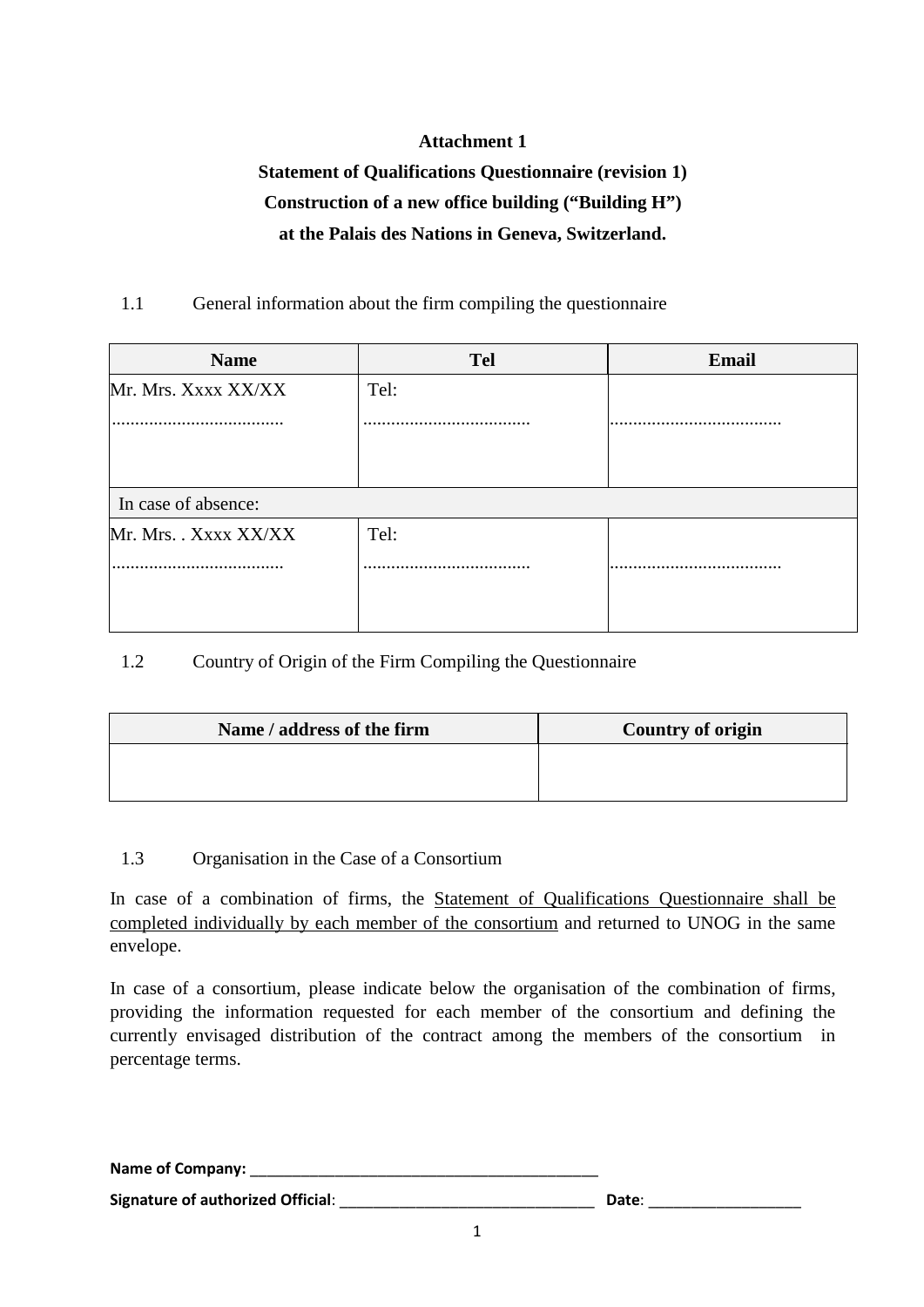| <b>Name and address</b>     | <b>Works supplied</b> | % of contract distribution |
|-----------------------------|-----------------------|----------------------------|
| <b>Lead Firm</b>            |                       |                            |
|                             |                       |                            |
|                             |                       |                            |
| <b>Member of Consortium</b> |                       |                            |
|                             |                       |                            |
|                             |                       |                            |
| <b>Member of Consortium</b> |                       |                            |
|                             |                       |                            |
|                             |                       |                            |

#### **2. Prequalification Criteria**

2.1 Is the firm or any of its member(s) of the consortium involved in bankruptcy proceedings, sequestration or any analogous situation arising from a similar procedure provided for in law?





2.2 Has the firm or any of its member(s) of the consortium been subject of a judgment for fraud, corruption or any other illegal activity?





2.3 Has the firm or any member(s) of the consortium had a contract terminated for cause or default in the last three (3) years or has been disqualified by any public agency from being awarded a contract?

|                                   |   | N <sub>0</sub> |  |
|-----------------------------------|---|----------------|--|
| Yes                               |   |                |  |
|                                   |   |                |  |
|                                   |   |                |  |
|                                   |   |                |  |
|                                   |   |                |  |
|                                   |   |                |  |
| Name of Company: _________        |   |                |  |
| Signature of authorized Official: |   | Date:          |  |
|                                   | 2 |                |  |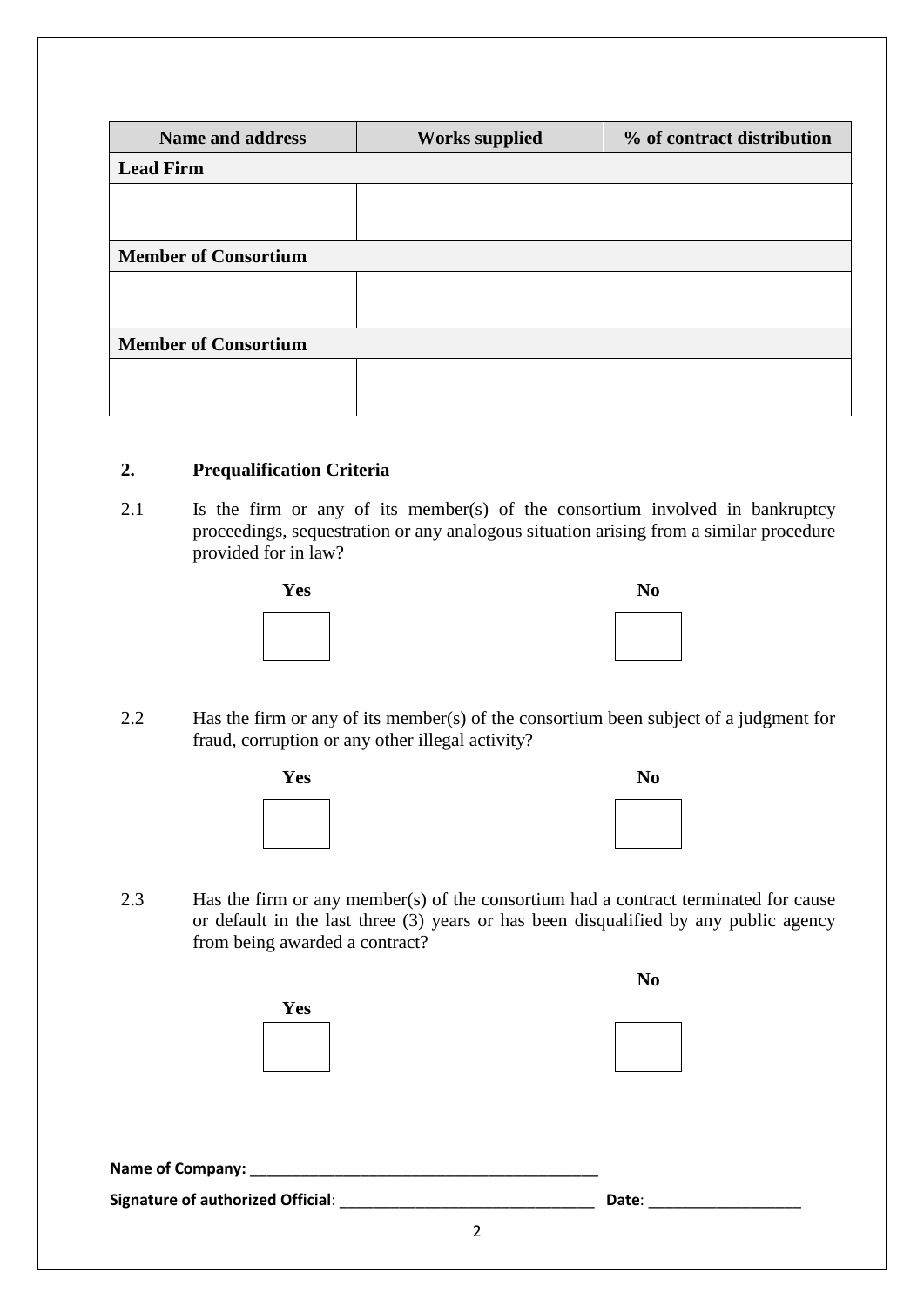2.4 Is the firm or any member(s) of the consortium able to provide a bank guarantee amounting up to CHF 12 Million?



2.5 Is the firm or any member(s) of the consortium able to provide a bid bond in the amount of CHF 50'000?

| <b>Yes</b> | No |
|------------|----|
|            |    |
|            |    |
|            |    |

| Nо |  |
|----|--|
|    |  |
|    |  |
|    |  |

2.6 Are the key personnel of the firm or of any member(s) of the consortium fluent in written and spoken English?

| es |  |
|----|--|
|    |  |
|    |  |
|    |  |



2.7 Will the firm be able to provide a BIM Manager during the entire contract period?



| No |  |  |
|----|--|--|
|    |  |  |
|    |  |  |
|    |  |  |

2.8 Is the firm registered as a contractor for construction services?

| Yes                               |   | N <sub>0</sub> |  |
|-----------------------------------|---|----------------|--|
|                                   |   |                |  |
|                                   |   |                |  |
| Signature of authorized Official: |   | Date:          |  |
|                                   | 3 |                |  |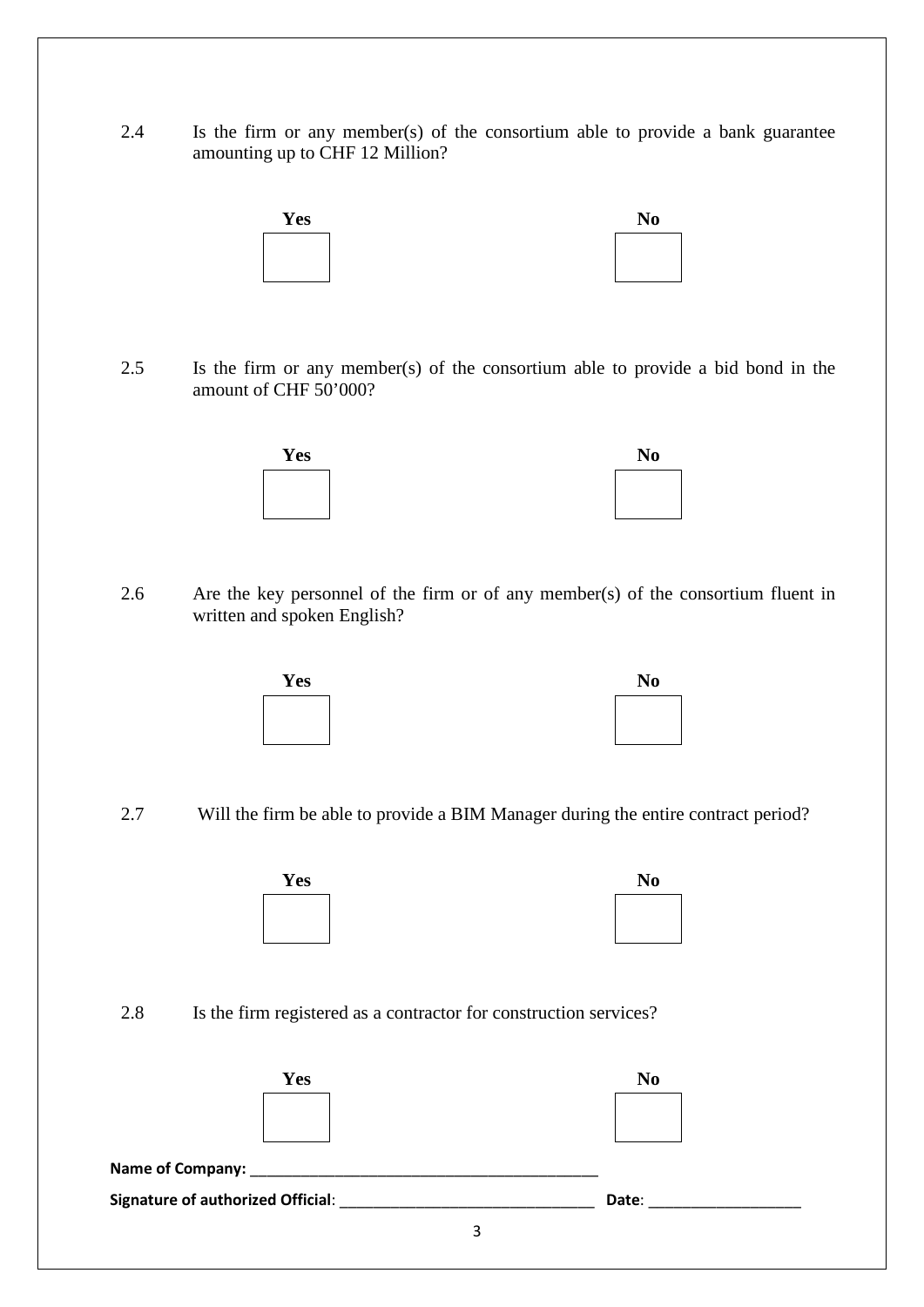2.9 Does the firm have an average annual turnover of at least CHF 200 Million per annum in construction works over the past three years?

For members of a consortium, each individual member must have a minimum average annual turnover of CHF 50 Million per annum over the past three years, and, all members of the consortium must have an average **cumulative** annual turnover of at least CHF 200 Million in construction works over the past three (3) years.



|                                                              | 2013 | 2014 | 2015 |
|--------------------------------------------------------------|------|------|------|
| <b>Turnover firm/Lead</b><br>Firm<br>In all activities       |      |      |      |
| In construction works                                        |      |      |      |
| <b>Turnover/Member</b><br>of Consortium<br>In all activities |      |      |      |
| In construction works                                        |      |      |      |
| <b>Turnover/Member</b><br>of Consortium<br>In all activities |      |      |      |
| In construction works                                        |      |      |      |

Audited/certified financial statements (or tax returns) for the past three years are to be provided for each firm and for each member of a consortium.

2.10 Can the firm demonstrate three recently completed reference projects (within the last five years), or reference projects which are in progress, that are relevant to this REOI?

| <b>Yes</b> |   | N <sub>0</sub> |
|------------|---|----------------|
|            |   |                |
|            |   | Date:          |
|            | 4 |                |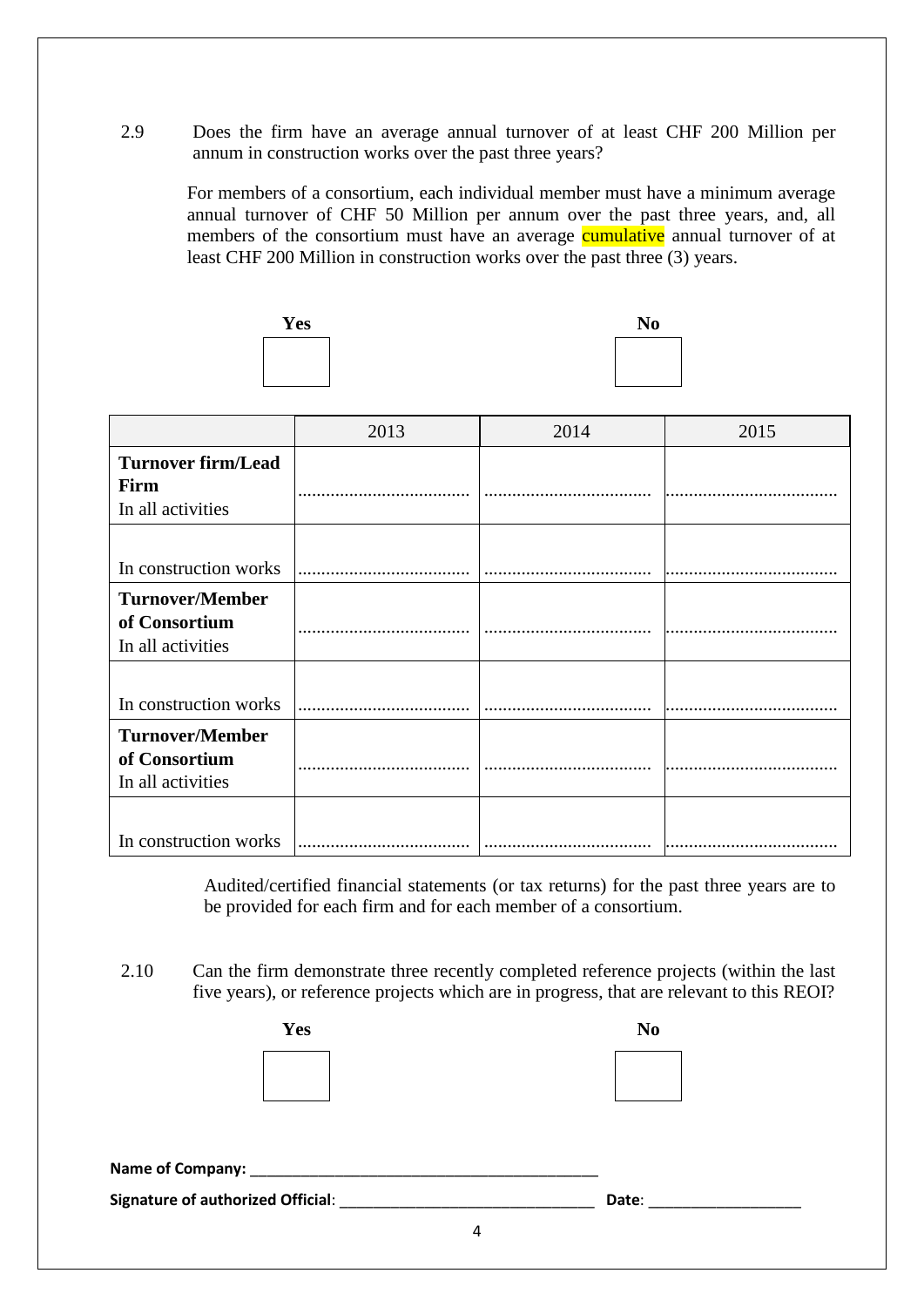In case of a consortium, the three reference projects may relate to any of its members.



For a reference project to be considered relevant, four of the following seven minimum characteristics must be met for each of the three projects:

- 1. Multi-story, minimum three stories, concrete building structure with integral heating / cooling systems;
- 2. Office building with high-end finishes of  $15,000 \text{ m}^2$  minimum open office space with modular furniture, partitions, and contemporary data and power distribution system;
- 3. Conference / meeting rooms with contemporary audio visual systems;
- 4. Façade composed of full floor height curtain walls  $4,000 \text{ m}^2$  minimum;
- 5. Planted green roofs requiring specialized water-proofing;
- 6. LEED, BREAAM, Minergie, or similar green building certification level of LEED NC 'Silver' (or comparable level) or higher;
- 7. Use of Building Information Management (BIM) system.

Firms are to provide each reference project on a separate document, maximum of two pages per project.

Additional references will not be considered.

2.11 Health, Safety and Environmental protection matters: Can the firm or any of its member(s) in case of a consortium provide evidence of its respective applicable health, safety and environmental certifications obtained, if any, or internal policy in compliance with applicable regulations?

| Yes | N <sub>0</sub> |
|-----|----------------|
|     |                |
|     |                |
|     |                |
|     |                |

If yes, attach a copy of the relevant documentation.

| <b>Name of Company:</b>                  |       |
|------------------------------------------|-------|
| <b>Signature of authorized Official:</b> | Date: |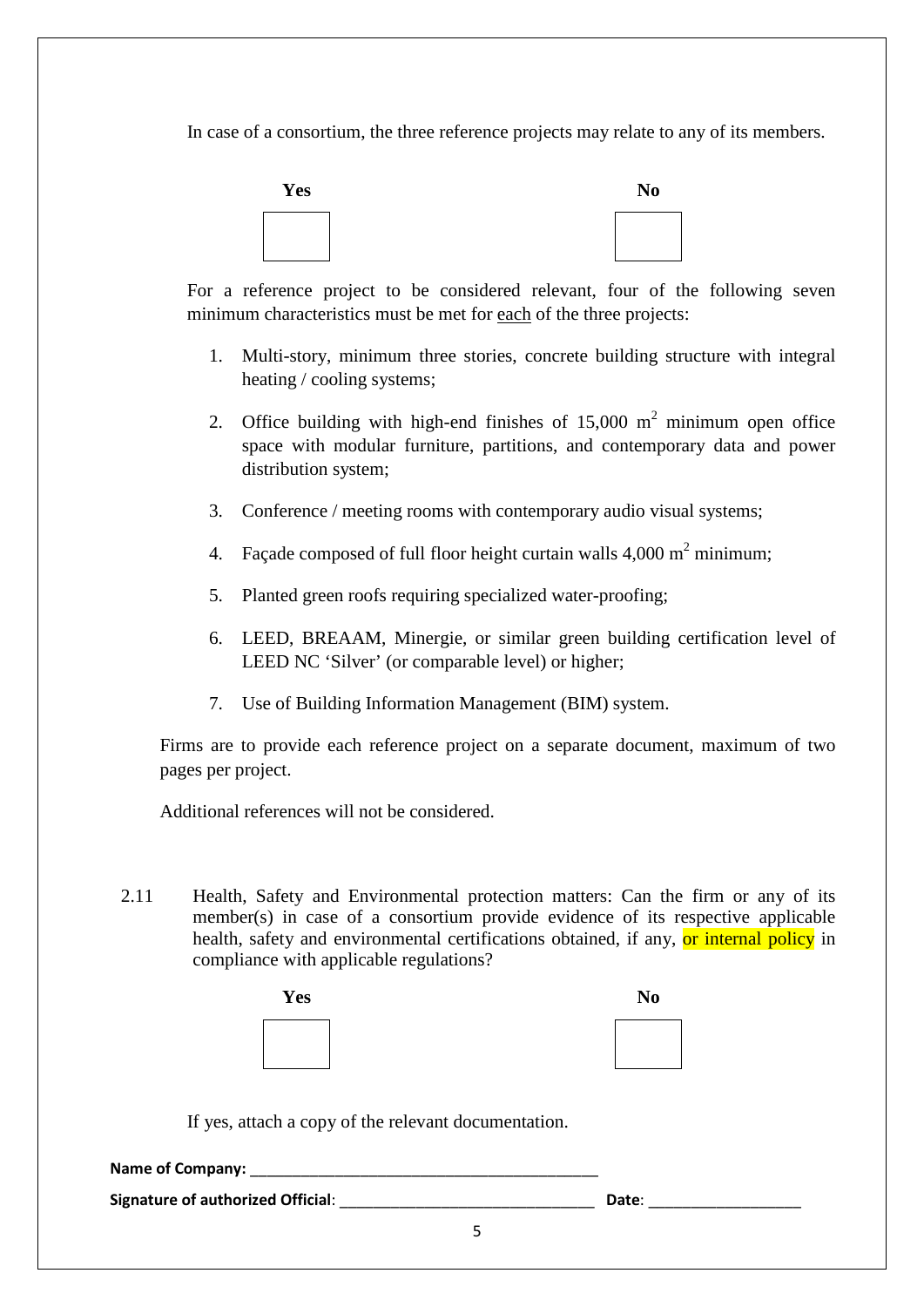2.12 Quality Assurance: Can the firm or any of its member(s), in case of a consortium, provide a quality management system certification (preferably ISO 9001:2008 or equivalent), which must be valid for at least 12 months from the date of the submission deadline of the EOI?



If yes, attach a copy of the relevant certificate which clearly shows the certification authority and date of certification.

2.13 Does the firm or any of its member(s), in case of a consortium, have the capacity to meet the target dates to submit a proposal and to complete the construction works in the summary provisional timeline outlined below?

| <b>Main Activity</b>                                                    | <b>Date</b>          | Firm has the<br>capacity to meet<br>deadlines? Yes/No |
|-------------------------------------------------------------------------|----------------------|-------------------------------------------------------|
| Submission by firms of their Expression of<br>Interest (EOI)            | 01 November 2016     |                                                       |
| Submission Deadline for Proposals by the<br>firms for the RFP           | <b>February 2017</b> |                                                       |
| <b>Contract Signature</b>                                               | <b>June 2017</b>     |                                                       |
| <b>Start of Construction works</b>                                      | <b>August 2017</b>   |                                                       |
| Complete the construction works of the New<br><b>Permanent Building</b> | <b>End 2019</b>      |                                                       |

2.14 Is the firm or any of its member(s), in case of a consortium, registered in UNGM at least at the Basic Level?

|                                           |   | N <sub>0</sub> |  |
|-------------------------------------------|---|----------------|--|
| <b>Yes</b>                                |   |                |  |
|                                           |   |                |  |
| Name of Company: _________                |   |                |  |
| Signature of authorized Official: _______ |   | Date:          |  |
|                                           | 6 |                |  |